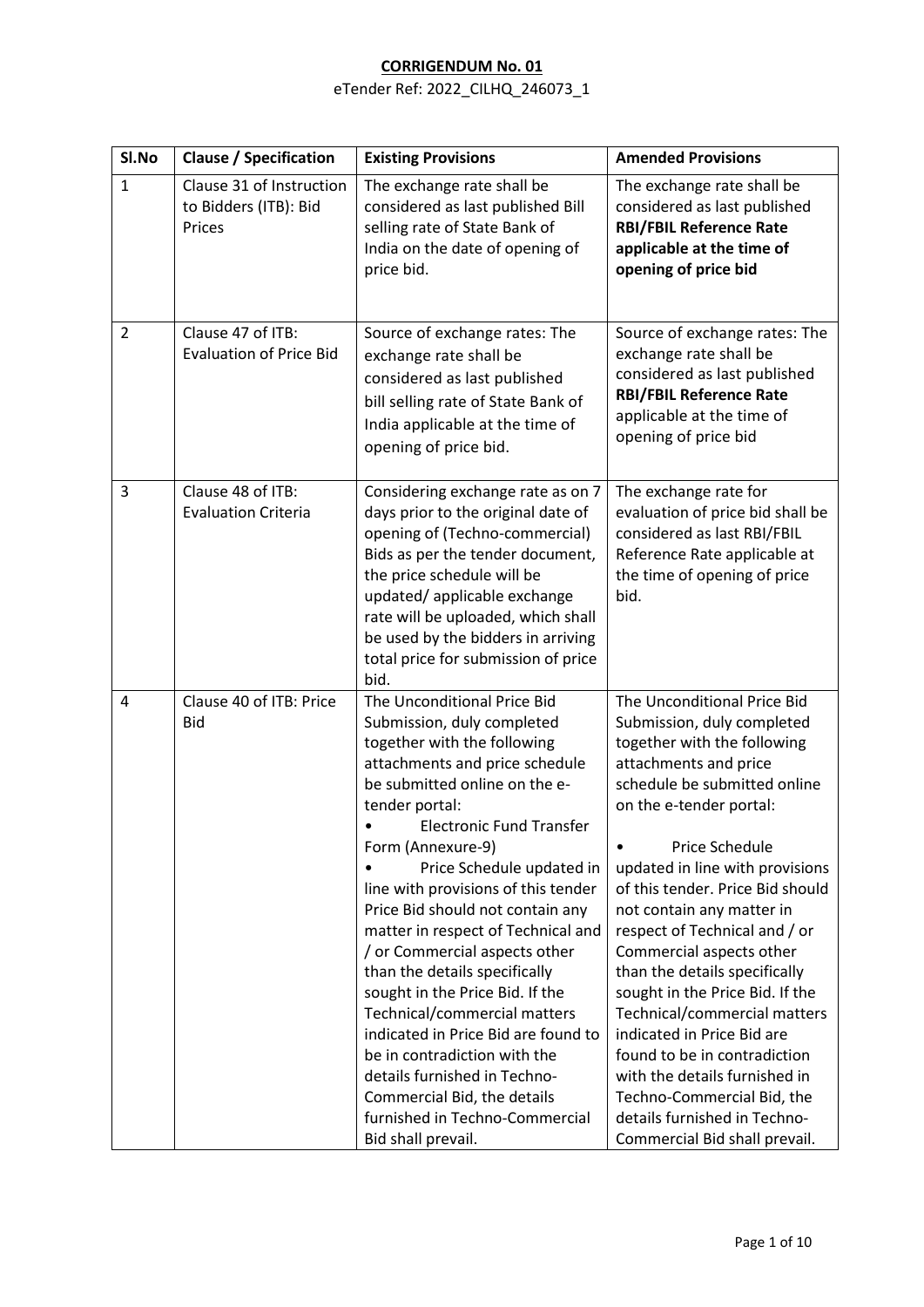| SI.No          | <b>Clause / Specification</b>                                                                                                 | <b>Existing Provisions</b>                                                                                                                                                                                                                                                                                                                                                                                                                                                                            | <b>Amended Provisions</b>                                                                                                                                                                                                                                                                                                                                                                                                                          |
|----------------|-------------------------------------------------------------------------------------------------------------------------------|-------------------------------------------------------------------------------------------------------------------------------------------------------------------------------------------------------------------------------------------------------------------------------------------------------------------------------------------------------------------------------------------------------------------------------------------------------------------------------------------------------|----------------------------------------------------------------------------------------------------------------------------------------------------------------------------------------------------------------------------------------------------------------------------------------------------------------------------------------------------------------------------------------------------------------------------------------------------|
| 5              | Clause 18 of ITB:<br><b>General Guidelines for</b><br>all BGs: Subclause v.                                                   | <b>Confirmation of BGs</b><br>v.<br>through Structured Financial<br>Messaging System (SFMS)/SWIFT                                                                                                                                                                                                                                                                                                                                                                                                     | <b>Confirmation of BGs</b><br>v.<br>through Structured Financial<br>Messaging System (SFMS)                                                                                                                                                                                                                                                                                                                                                        |
|                |                                                                                                                               | While issuing the physical BGs,<br>the Bidder's Bank shall also send<br>electronic message through<br>secure SFMS (in case of BGs<br>issued from within India) or<br>SWIFT (in case of BGs issued from<br>outside India) to Employer's<br>Beneficiary Bank whose details<br>are provided in the General<br>Conditions of this NIT.<br>BG issuing/amending bank must<br>send the BG advice in the form of<br>message format via SFMS<br>(Structured Financial Messaging<br>System) as provided by RBI. | While issuing the physical BGs,<br>the Bidder's Bank shall also<br>send electronic message<br>through secure SFMS (in case<br>of BGs issued from within<br>India) to Employer's<br>Beneficiary Bank whose<br>details are provided in the<br>General Conditions of this NIT.<br>BG issuing/amending bank<br>must send the BG advice in<br>the form of message format<br>via SFMS (Structured Financial<br>Messaging System).                        |
| 6              | Clause 7 of e-tender<br>notice: Eligibility<br>Criteria/Qualification<br>Requirement for the<br>Bidders.<br>Note number (vii) | In the event of award to<br>vii)<br>Consortium the performance<br>security deposit in the form of<br>bank guarantee, shall be in the<br>name of the Consortium.                                                                                                                                                                                                                                                                                                                                       | In the event of award<br>vii)<br>to Consortium the<br>performance security deposit<br>in the form of bank guarantee,<br>shall be in the name of the<br><b>Lead Partner of the</b><br>Consortium                                                                                                                                                                                                                                                    |
| $\overline{7}$ | Clause 57 of ITB:<br>Qualifying<br>Requirement.<br>Note Number (vii)                                                          | In the event of award to<br>vii)<br>Consortium the performance<br>security deposit in the form of<br>bank guarantee, shall be in the<br>name of the Consortium.                                                                                                                                                                                                                                                                                                                                       | In the event of award<br>vii)<br>to Consortium the<br>performance security deposit<br>in the form of bank guarantee,<br>shall be in the name of the<br><b>Lead Partner of the</b><br>Consortium                                                                                                                                                                                                                                                    |
| 8              | Clause 7 of e-tender<br>notice: Eligibility<br>Criteria/Qualification<br>Requirement for the<br>Bidders.                      | All bidders shall have place of<br>business/establishment in India.<br>In case of consortium lead<br>partner shall have place of<br>business/establishment in India                                                                                                                                                                                                                                                                                                                                   | All bidders shall have place of<br>business/establishment in<br>India. In case of consortium<br>any one of the consortium<br>member having<br>business/establishment in<br>India would suffice.<br>Further in cases where the<br>bidder / none of the<br>consortium members have<br>Indian presence on date of<br>submission of bid, they will be<br>required to establish an Indian<br>office within 15 days from the<br>date of issuance of LoA. |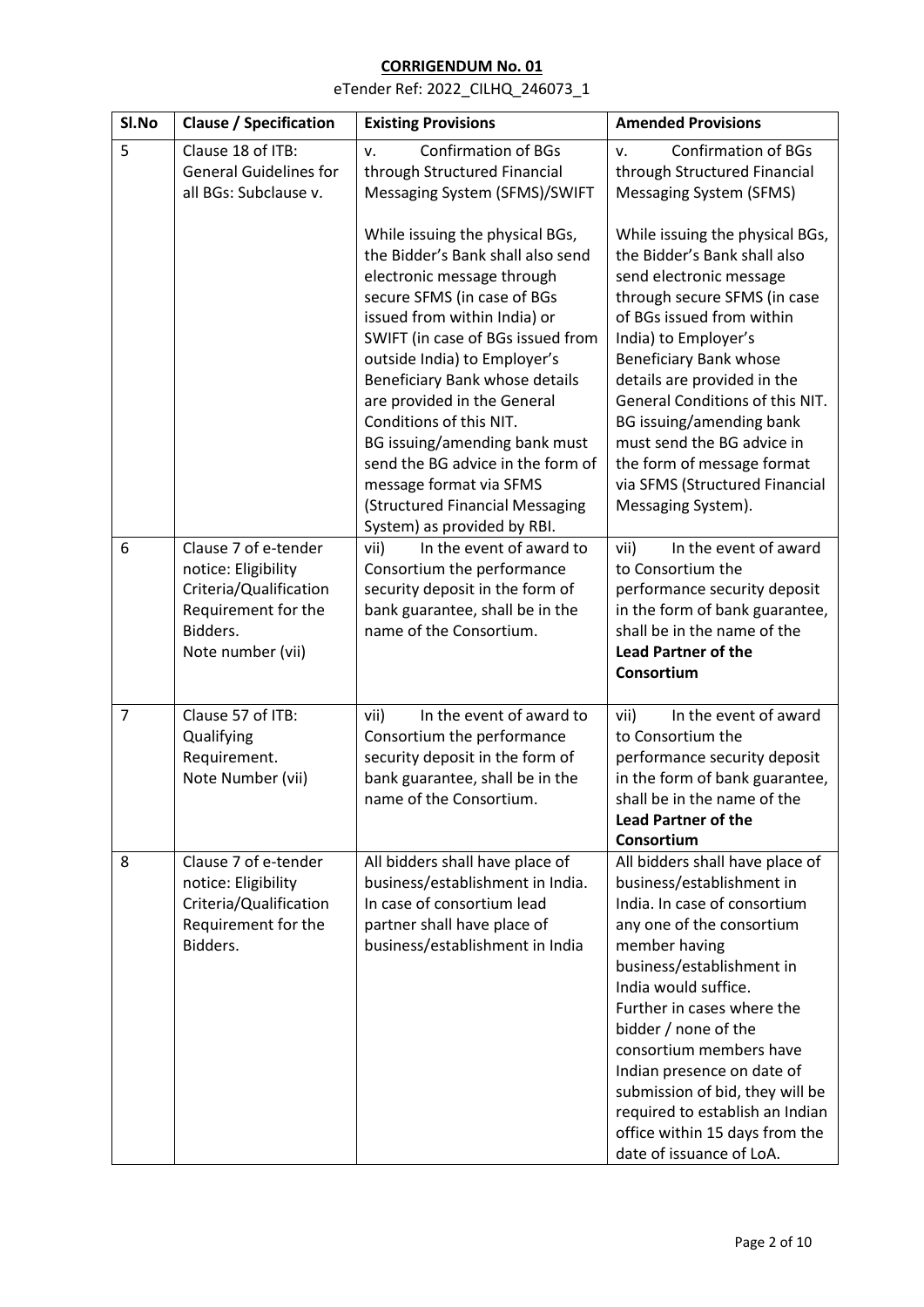| Sl.No | <b>Clause / Specification</b>                                                                       | <b>Existing Provisions</b>                                                                                                                                                                                                                                                 | <b>Amended Provisions</b>                                                                                                                                                                                                                                                                                                                                                                                                                          |
|-------|-----------------------------------------------------------------------------------------------------|----------------------------------------------------------------------------------------------------------------------------------------------------------------------------------------------------------------------------------------------------------------------------|----------------------------------------------------------------------------------------------------------------------------------------------------------------------------------------------------------------------------------------------------------------------------------------------------------------------------------------------------------------------------------------------------------------------------------------------------|
| 9     | Clause 57 of ITB:<br>Qualifying<br>Requirement.                                                     | All bidders shall have place of<br>business/establishment in India.<br>In case of consortium lead<br>partner shall have place of<br>business/establishment in India                                                                                                        | All bidders shall have place of<br>business/establishment in<br>India. In case of consortium<br>any one of the consortium<br>member having<br>business/establishment in<br>India would suffice.<br>Further in cases where the<br>bidder / none of the<br>consortium members have<br>Indian presence on date of<br>submission of bid, they will be<br>required to establish an Indian<br>office within 15 days from the<br>date of issuance of LoA. |
| 10    | Clause 53 of ITB:<br><b>Performance Security</b><br>Deposit in the form of<br><b>Bank Guarantee</b> | In case of Consortium, in the<br>event of award to the Successful<br>bidder, Performance Security<br>Deposit in the form of Bank<br>Guarantee, shall be in the name<br>of the Consortium.                                                                                  | In case of Consortium, in the<br>event of award to the<br>Successful bidder,<br><b>Performance Security Deposit</b><br>in the form of Bank<br>Guarantee, shall be in the<br>name of the Lead Partner of<br>the Consortium.                                                                                                                                                                                                                         |
| 11    | Clause 3 of E-tender<br>Notice: Earnest Money<br>Deposit (EMD):                                     | In case of foreign bidder, the<br>value of EMD shall be US<br>Dollar (USD) 1,28,950 (USD<br>One Lakh Twenty Eight<br>Thousand Nine Hundred Fifty<br>Only).                                                                                                                 | In case of foreign bidder, the<br>value of EMD shall be US<br>Dollar (USD) 128,950 (USD<br>One Hundred Twenty Eight<br>Thousand Nine Hundred Fifty<br>Only).                                                                                                                                                                                                                                                                                       |
| 12    | Clause 28 of ITB                                                                                    | In case of foreign bidder an<br>Amount of EMD: USD<br>1,28,950/- (US Dollars One Lakh<br>Twenty Eight Thousand Nine<br>Hundred Fifty only).                                                                                                                                | In case of foreign bidder an<br>Amount of EMD: USD<br>128,950/- (USD One Hundred<br><b>Twenty Eight Thousand Nine</b><br>Hundred Fifty Only).                                                                                                                                                                                                                                                                                                      |
| 13    | Clause 30 of ITB:<br><b>Earnest Money Deposit</b><br>(EMD)                                          | The value of EMD to be<br>submitted by the foreign bidder<br>shall be USD 1,28,950 [USD One<br>Lakh Twenty Eight Thousand<br>Nine Hundred Fifty only].                                                                                                                     | The value of EMD to be<br>submitted by the foreign<br>bidder shall be USD 128,950<br>[USD One Hundred Twenty<br>Eight Thousand Nine Hundred<br>Fifty Only].                                                                                                                                                                                                                                                                                        |
| 14    | Clause 17 of ITB: Port<br>of<br>Discharge/Unloading:                                                | The successful bidder shall<br>complete all the necessary<br>formalities for custom clearance,<br>freight forwarding and final<br>assessment of bill of Entry.<br>The successful bidder at its cost<br>and expenses, will be responsible<br>for each and every shipment of | The successful bidder shall<br>complete all the necessary<br>formalities for custom<br>clearance, freight forwarding<br>and final assessment of bill of<br>Entry.<br>The successful bidder at its<br>cost and expenses, will be                                                                                                                                                                                                                    |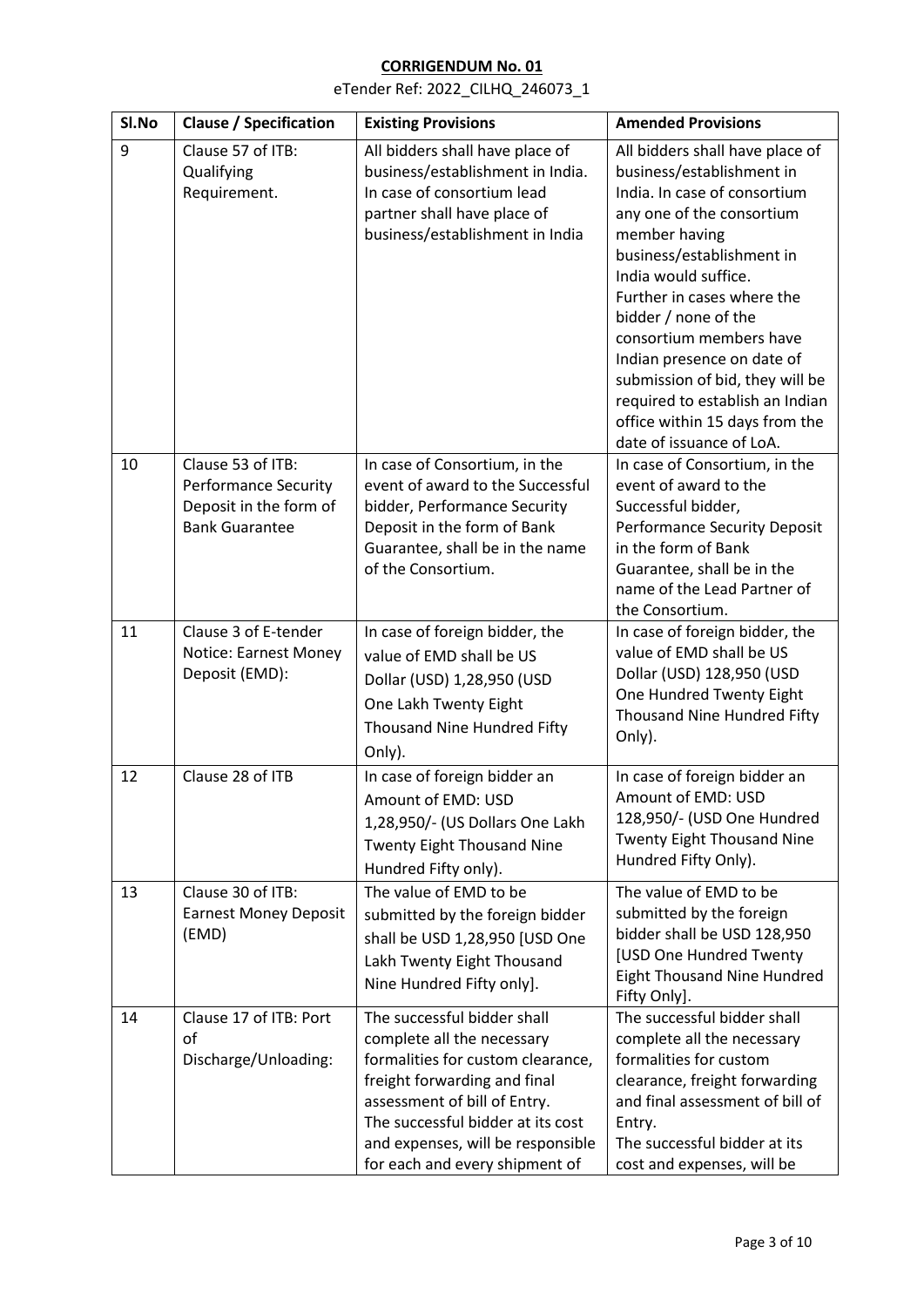| Sl.No | <b>Clause / Specification</b> | <b>Existing Provisions</b>                                                                                                                                                                                                                                                                                                                                                                                                                                                                                                                                                                                                                                                                                                                                                                                                                                                                                                                                                                                                                                                                                                                                                                            | <b>Amended Provisions</b>                                                                                                                                                                                                                                                                                                                                                                                                                                                                                                                                                                                                                                                                                                                                                                                                                                                                                                                                                                                                                                                                                                                                                                      |
|-------|-------------------------------|-------------------------------------------------------------------------------------------------------------------------------------------------------------------------------------------------------------------------------------------------------------------------------------------------------------------------------------------------------------------------------------------------------------------------------------------------------------------------------------------------------------------------------------------------------------------------------------------------------------------------------------------------------------------------------------------------------------------------------------------------------------------------------------------------------------------------------------------------------------------------------------------------------------------------------------------------------------------------------------------------------------------------------------------------------------------------------------------------------------------------------------------------------------------------------------------------------|------------------------------------------------------------------------------------------------------------------------------------------------------------------------------------------------------------------------------------------------------------------------------------------------------------------------------------------------------------------------------------------------------------------------------------------------------------------------------------------------------------------------------------------------------------------------------------------------------------------------------------------------------------------------------------------------------------------------------------------------------------------------------------------------------------------------------------------------------------------------------------------------------------------------------------------------------------------------------------------------------------------------------------------------------------------------------------------------------------------------------------------------------------------------------------------------|
|       |                               | coal and shall be responsible for<br>the timely arrangement of<br>customs clearance of the coal and<br>payment of duty amount to the<br>Authority along with applicable<br>interest, penalty or other charges,<br>as the case may be. In case of any<br>demand by authorities and/or<br>issuance of "Provisionally<br>Assessed" bill of entries, it shall<br>be within scope of successful<br>bidder to get the same sorted out<br>within custom authorities. It shall<br>be duty of successful bidder to<br>ensure that all rebates/<br>concessions/ allowances<br>introduced by customs<br>authorities, if any, from time to<br>time are availed of and passed on<br>to CIL. In case of the ocean going<br>vessel, discharging being delayed<br>due to non-successful customs<br>clearance, time used will count as<br>lay time and any demurrage will<br>have to be borne by the<br>successful bidder.<br>Demurrage due to delayed<br>unloading of coal at Discharge<br>Port, customs clearance, port<br>handling, delay in<br>loading/placement of railway<br>rakes etc. shall be to the account<br>of Successful Bidder as per<br><b>Technical Specifications of</b><br><b>Bidding Document.</b> | responsible for each and every<br>shipment of coal and shall be<br>responsible for the timely<br>arrangement of customs<br>clearance of the coal and<br>payment of Custom duty<br>amount to the Authority along<br>with applicable interest,<br>penalty or other charges, as<br>the case may be. In case of<br>any demand by authorities<br>and/or issuance of<br>"Provisionally Assessed" bill of<br>entries, it shall be within<br>scope of successful bidder to<br>get the same sorted out within<br>custom authorities. It shall be<br>duty of successful bidder to<br>ensure that all rebates/<br>concessions/ allowances<br>introduced by customs<br>authorities including<br>reduction in rate of custom<br>duty, if any, from time to time<br>are availed of and passed on<br>to CIL. A certificate to this<br>effect shall be given with the<br>invoice. In case of the ocean<br>going vessel, discharging being<br>delayed due to non-successful<br>customs clearance, time used<br>will count as lay time and any<br>demurrage will have to be<br>borne by the successful<br>bidder.<br>Demurrage due to delayed<br>unloading of coal at Discharge<br>Port, customs clearance, port |
|       |                               |                                                                                                                                                                                                                                                                                                                                                                                                                                                                                                                                                                                                                                                                                                                                                                                                                                                                                                                                                                                                                                                                                                                                                                                                       | handling, delay in<br>loading/placement of railway<br>rakes etc. shall be to the<br>account of Successful Bidder<br>as per Technical Specifications<br>of Bidding Document.                                                                                                                                                                                                                                                                                                                                                                                                                                                                                                                                                                                                                                                                                                                                                                                                                                                                                                                                                                                                                    |
| 15    | Annexure-1: Format for        | I/We hereby confirm that this bid                                                                                                                                                                                                                                                                                                                                                                                                                                                                                                                                                                                                                                                                                                                                                                                                                                                                                                                                                                                                                                                                                                                                                                     | I/We hereby confirm that this                                                                                                                                                                                                                                                                                                                                                                                                                                                                                                                                                                                                                                                                                                                                                                                                                                                                                                                                                                                                                                                                                                                                                                  |
|       | Letter of Bid                 | complies with the Bid validity,                                                                                                                                                                                                                                                                                                                                                                                                                                                                                                                                                                                                                                                                                                                                                                                                                                                                                                                                                                                                                                                                                                                                                                       | bid complies with the Bid                                                                                                                                                                                                                                                                                                                                                                                                                                                                                                                                                                                                                                                                                                                                                                                                                                                                                                                                                                                                                                                                                                                                                                      |
|       |                               | EMD, Bid security, Price Bid and<br>other documents as required by                                                                                                                                                                                                                                                                                                                                                                                                                                                                                                                                                                                                                                                                                                                                                                                                                                                                                                                                                                                                                                                                                                                                    | validity, EMD, Price Bid and<br>other documents as required                                                                                                                                                                                                                                                                                                                                                                                                                                                                                                                                                                                                                                                                                                                                                                                                                                                                                                                                                                                                                                                                                                                                    |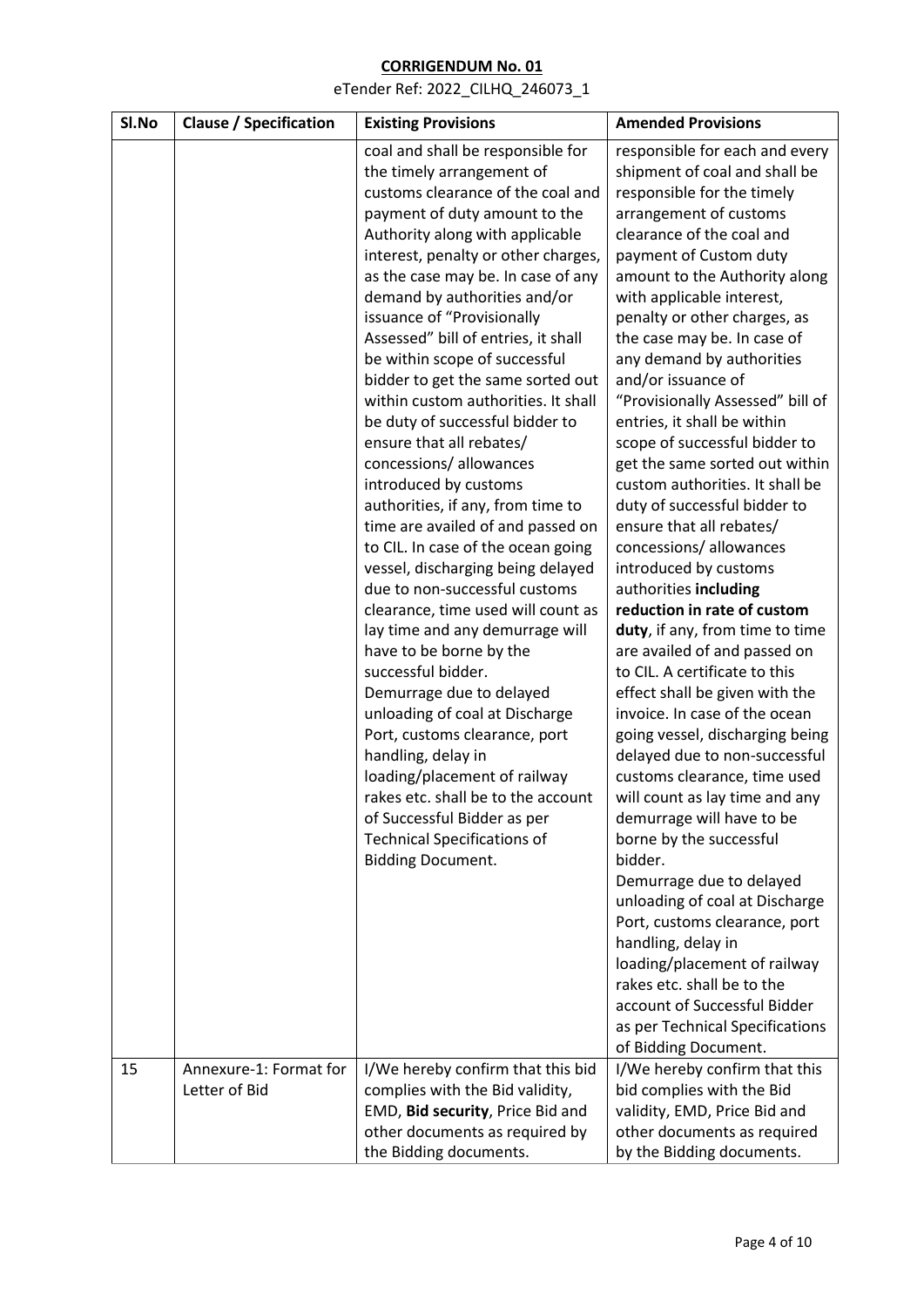| Sl.No | <b>Clause / Specification</b>                                                                                                                                                                                                           | <b>Existing Provisions</b>                                                                                                                                                                                                                                                                                                              | <b>Amended Provisions</b>                                                                                                                                                                                                                                                                                                                                                                                                                                                                                                                                                             |
|-------|-----------------------------------------------------------------------------------------------------------------------------------------------------------------------------------------------------------------------------------------|-----------------------------------------------------------------------------------------------------------------------------------------------------------------------------------------------------------------------------------------------------------------------------------------------------------------------------------------|---------------------------------------------------------------------------------------------------------------------------------------------------------------------------------------------------------------------------------------------------------------------------------------------------------------------------------------------------------------------------------------------------------------------------------------------------------------------------------------------------------------------------------------------------------------------------------------|
| 16    | Annexure 25:<br><b>TENTATIVE PLANT</b><br><b>WISE BREAK-UP OF</b><br><b>QUANTITY OF</b><br><b>IMPORTED STEAM</b><br><b>COAL TO BE SUPPLIED</b><br>UNDER THE CONTRACT<br>And<br>The same table<br>furnished under clause<br>4 of the ITB | Earlier, the breakup and phasing<br>of quantities was provided on a<br>monthly basis i.e. tentative<br>quantity to be supplied for the<br>month of July, August, and<br>September<br>In the same table, Recommended<br>port of discharge for Gujarat<br><b>State Electricity Corporation</b><br>Limited has been indicated as<br>Mundra | The table has been changed to<br>"Quantity for Supply within 4<br>to 6 weeks of placement of<br><b>LoA in Million Metric</b><br>Tonnes", "Remaining<br>Quantity to be supplied by<br>30th September 2022 in<br>Million Metric Tonnes", and<br>"Total Quantity for Qtr. 2 in<br><b>Million Metric Tonnes"</b><br><b>Recommended port of</b><br>discharge for Gujarat State<br><b>Electricity Corporation</b><br><b>Limited changed from</b><br><b>Mundra to Dahej</b><br>The Amended Annexure-25,<br>including any other changes,<br>has been furnished at the end<br>of this document |
| 17    | Clause 1 of E-tender<br>notice - Point 5 Validity<br>of Bid                                                                                                                                                                             | 90 days after the end date of bid<br>submission                                                                                                                                                                                                                                                                                         | 60 days after the end date of<br>bid submission                                                                                                                                                                                                                                                                                                                                                                                                                                                                                                                                       |
| 18    | Clause 22 of E-tender<br>notice - Bid Validity                                                                                                                                                                                          | The validity period of the tenders<br>shall be 90 (Ninety) days after the<br>end date of bid submission                                                                                                                                                                                                                                 | The validity period of the<br>tenders shall be 60 (Sixty)<br>days after the end date of bid<br>submission                                                                                                                                                                                                                                                                                                                                                                                                                                                                             |
| 19    | Clause 34 of ITB                                                                                                                                                                                                                        | The bidder is to ensure that its<br>bid initially shall remain valid<br>and open for acceptance for<br>Ninety (90) days after the end<br>date of opening of Techno-<br>Commercial Bid. The bid valid<br>for shorter period shall be<br>rejected by the owner as being<br>non-responsive.                                                | The bidder is to ensure that<br>its bid initially shall remain<br>valid and open for<br>acceptance for Sixty (60)<br>days after the end date of<br>opening of Techno-<br>Commercial Bid. The bid<br>valid for shorter period shall<br>be rejected by the owner as<br>being non-responsive.                                                                                                                                                                                                                                                                                            |
| 20    | Clause 16 of General<br><b>Conditions of Contract</b><br>(GCC): Force Majeure                                                                                                                                                           | Neither the Owner or the<br>Contractor is responsible for<br>any failure to perform its<br>obligations under the Contract<br>if it is prevented or delayed in<br>performing those obligations by<br>an event of Force Majeure.                                                                                                          | Neither the Owner nor the<br>Contractor is responsible for<br>any failure to perform its<br>obligations under the<br>Contract if it is prevented or<br>delayed in performing those<br>obligations by an event of                                                                                                                                                                                                                                                                                                                                                                      |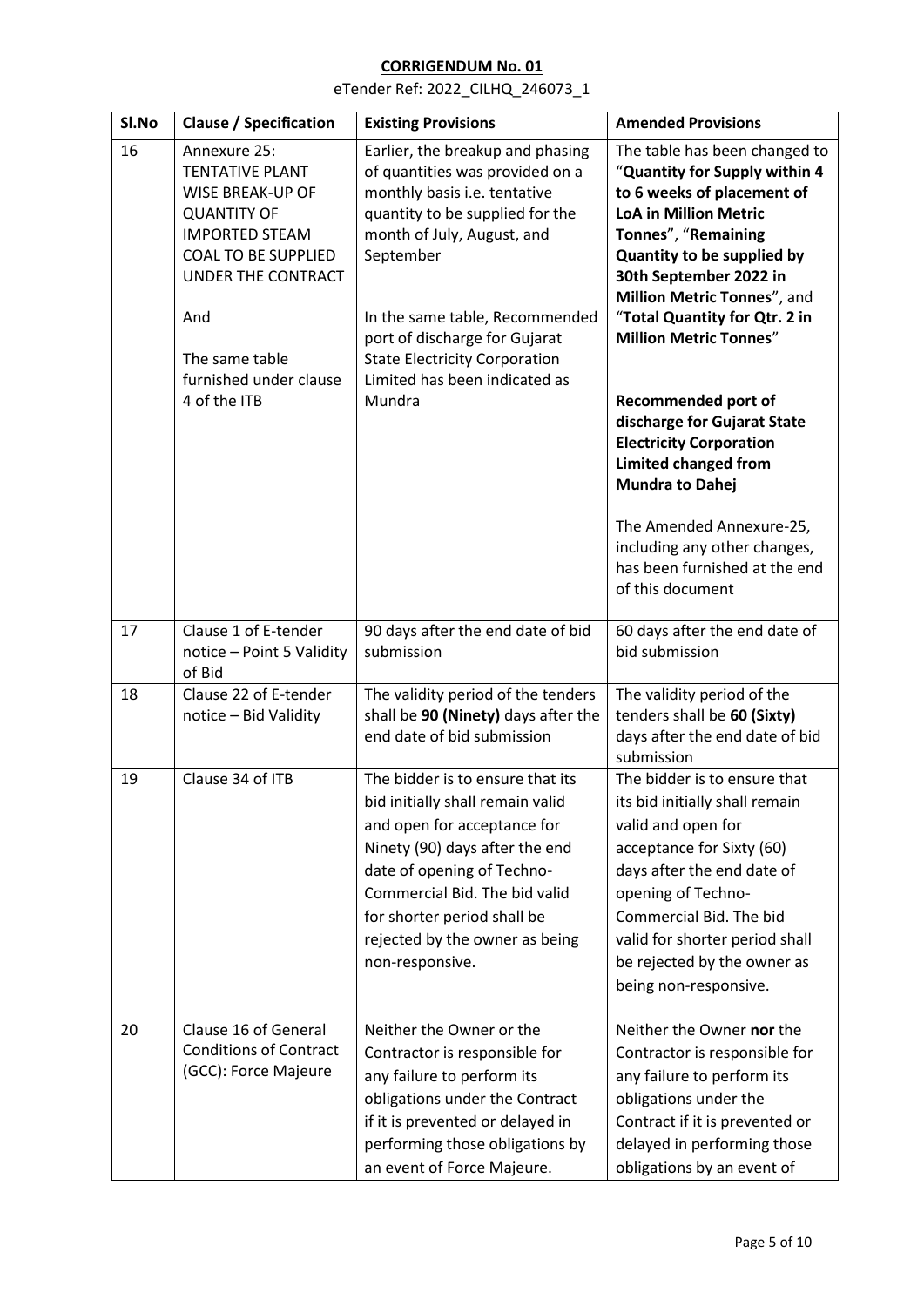## **CORRIGENDUM No. 01** eTender Ref: 2022\_CILHQ\_246073\_1

| Sl.No | <b>Clause / Specification</b>                                                | <b>Existing Provisions</b>                                                                                                                                                                                                                                                                                                                                                                                                                                                                                                                                                                                                                                      | <b>Amended Provisions</b>                                                                                                                                                                                                                                                                                                                                                                                                                                                                                                                                                                                                                                                                                                                                                         |
|-------|------------------------------------------------------------------------------|-----------------------------------------------------------------------------------------------------------------------------------------------------------------------------------------------------------------------------------------------------------------------------------------------------------------------------------------------------------------------------------------------------------------------------------------------------------------------------------------------------------------------------------------------------------------------------------------------------------------------------------------------------------------|-----------------------------------------------------------------------------------------------------------------------------------------------------------------------------------------------------------------------------------------------------------------------------------------------------------------------------------------------------------------------------------------------------------------------------------------------------------------------------------------------------------------------------------------------------------------------------------------------------------------------------------------------------------------------------------------------------------------------------------------------------------------------------------|
|       |                                                                              |                                                                                                                                                                                                                                                                                                                                                                                                                                                                                                                                                                                                                                                                 | Force Majeure.                                                                                                                                                                                                                                                                                                                                                                                                                                                                                                                                                                                                                                                                                                                                                                    |
| 21    | Clause 14 of GCC:<br><b>Liquidated Damages</b><br>For Delay In<br>Completion | The Contractor will ensure the<br>delivery of consignment at the<br>Delivery Point as per schedule<br>given by CIL. In case of any<br>delay, (other than those due to<br>Force Majeure, berthing delay<br>at load port & discharge port<br>due to reasons not attributable<br>to the contractor and delay on<br>account of Railways) the<br>contractor shall be liable to pay<br>liquidated damages (LD) @1%<br>(One percent) of the value of<br>delayed consignment for each<br>week's delay or part thereof<br>subject to a ceiling of 5% (five<br>percent) of the Total Contract<br>Price exclusive of estimated<br><b>GST and GST Compensation</b><br>Cess. | The Contractor will ensure<br>the delivery of consignment<br>at the Delivery Point as per<br>schedule given by CIL. In<br>case of any delay, (other<br>than those due to Force<br>Majeure, berthing delay at<br>load port & discharge port<br>due to reasons not<br>attributable to the<br>contractor and delay on<br>account of Railways) the<br>contractor shall be liable to<br>pay liquidated damages (LD)<br>@ 1/2 % (One half of one<br>percent) of the value of<br>delayed consignment for<br>each week's delay upto 4<br>weeks or part thereof and<br>1% (one percent) for delay<br>exceeding 4 weeks and part<br>thereof, subject to a ceiling<br>of 5% (five percent) of the<br><b>Total Contract Price</b><br>exclusive of estimated GST<br>and GST Compensation Cess. |
| 22    | Clause 31.7 (i) of GCC:<br><b>Balance Payment</b>                            | Submission of Final Tax Invoice<br>in quadruplicate for Final<br>balance payment after carrying<br>out the adjustment for quality<br>results.                                                                                                                                                                                                                                                                                                                                                                                                                                                                                                                   | Submission of Final Claim<br>Certificate in quadruplicate<br>for Final balance payment<br>after carrying out the<br>adjustment for quality<br>results.                                                                                                                                                                                                                                                                                                                                                                                                                                                                                                                                                                                                                            |
| 23    | Clause 31.3 of GCC:<br>Due Dates For Payment                                 | Owner will make progressive<br>payment as and when the<br>payment is due as per the<br>terms of payment set forth in<br>this tender document. Payment<br>will become due and payable by<br>the owner within thirty (30)<br>days from the date of receipt of<br>contractor's bill/invoice/debit<br>note by the owner, provided<br>the documents submitted are                                                                                                                                                                                                                                                                                                    | Owner will make progressive<br>payment as and when the<br>payment is due as per the<br>terms of payment set forth<br>in this tender document.<br>Payment will become due<br>and payable by the owner<br>within twenty-one (21) days<br>from the date of receipt of<br>contractor's<br>bill/invoice/debit note by                                                                                                                                                                                                                                                                                                                                                                                                                                                                  |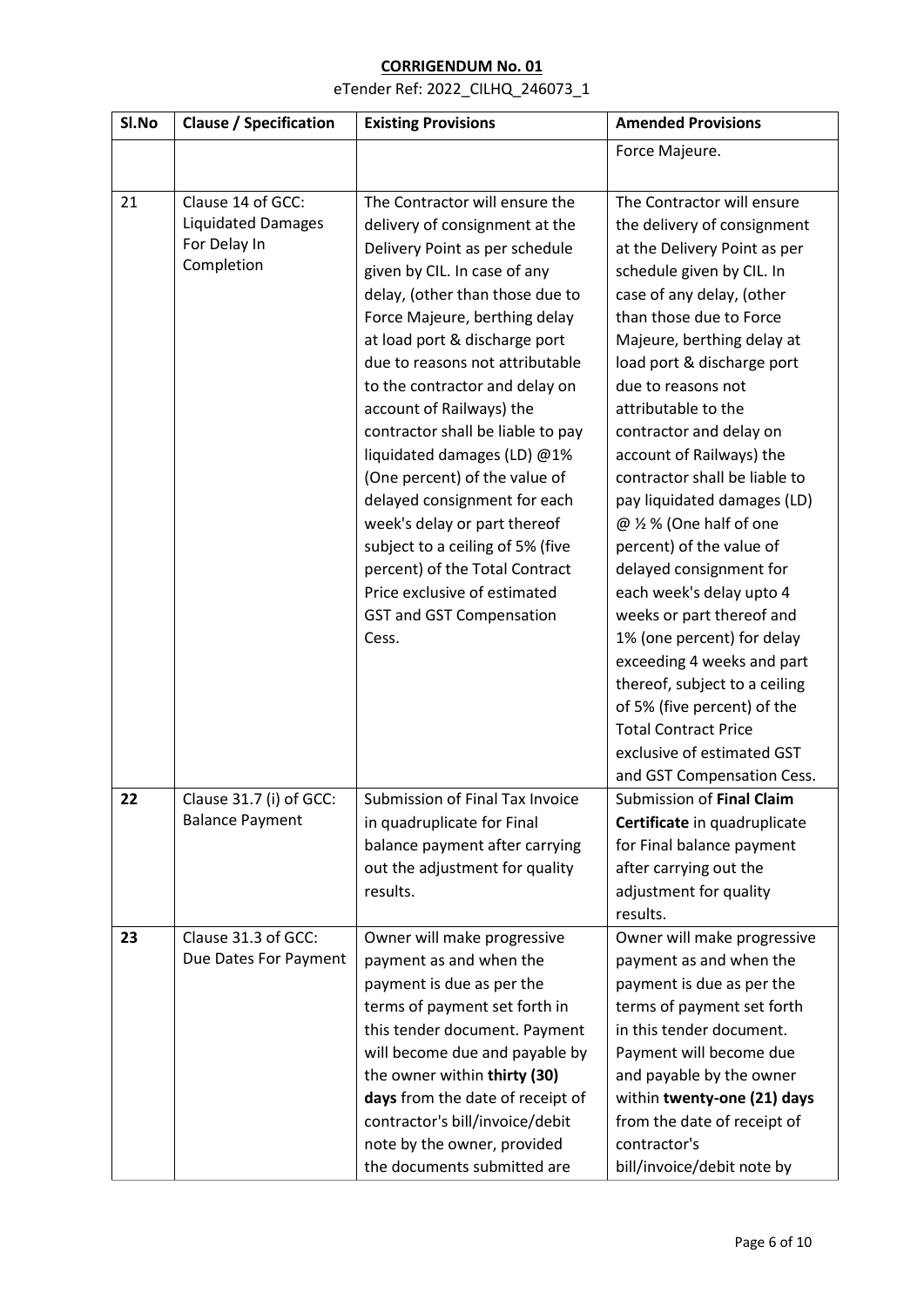eTender Ref: 2022\_CILHQ\_246073\_1

| Sl.No | <b>Clause / Specification</b>   | <b>Existing Provisions</b>        | <b>Amended Provisions</b>          |
|-------|---------------------------------|-----------------------------------|------------------------------------|
|       |                                 | complete in all respects.         | the owner, provided the            |
|       |                                 |                                   | documents submitted are            |
|       |                                 |                                   | complete in all respects.          |
| 24    | Clause 8 (ii) of                | For corrections on quality        | For corrections on quality         |
|       | <b>Technical Specification:</b> | variations: For correction of     | variations: For correction of      |
|       | Quality Inspection              | GCV for landed price, Total       | GCV for landed price, Total        |
|       |                                 | Moisture, Ash & Size for          | Moisture, Ash & Size for           |
|       |                                 | quantity and Sulphur for          | quantity and Sulphur for           |
|       |                                 | penalty, test results of          | penalty, test results of Third     |
|       |                                 | purchaser or Independent          | <b>Party Sampling Agency</b>       |
|       |                                 | Inspection Agency (IIA) shall be  | (TPSA) empaneled by CIL            |
|       |                                 | considered and in case of any     | (including future                  |
|       |                                 | dispute (except for Total         | empanelment, if any) shall         |
|       |                                 | Moisture and Size), test results  | be considered and in case of       |
|       |                                 | of referee sample, if admissible, | any dispute (except for Total      |
|       |                                 | shall be considered.              | Moisture and Size), test           |
|       |                                 |                                   | results of referee sample, if      |
|       |                                 |                                   | admissible, shall be               |
|       |                                 |                                   | considered.                        |
|       |                                 |                                   |                                    |
|       |                                 |                                   | <b>Third Party Sampling Agency</b> |
|       |                                 |                                   | (TPSA) empanelled by CIL is        |
|       |                                 |                                   | given as Annexure-27 at the        |
|       |                                 |                                   | end of this document.              |
| 25    | Clause 53 of ITB:               | In case of guarantees issued by   | In case of guarantees issued       |
|       | <b>Performance Security</b>     | branches outside India for        | by branches outside India for      |
|       | Deposit in the form of          | foreign banks, the Performance    | foreign banks, the                 |
|       | <b>Bank Guarantee</b>           | Security Deposit in the form of   | <b>Performance Security</b>        |
|       |                                 | Bank Guarantee shall be routed    | Deposit in the form of Bank        |
|       |                                 | through the correspondent         | Guarantee shall be                 |
|       |                                 | bank in India for due             | confirmed through the RBI          |
|       |                                 | verification of signatures of the | scheduled commercial banks         |
|       |                                 | executants.                       | in India                           |

All other terms & conditions remains unchanged.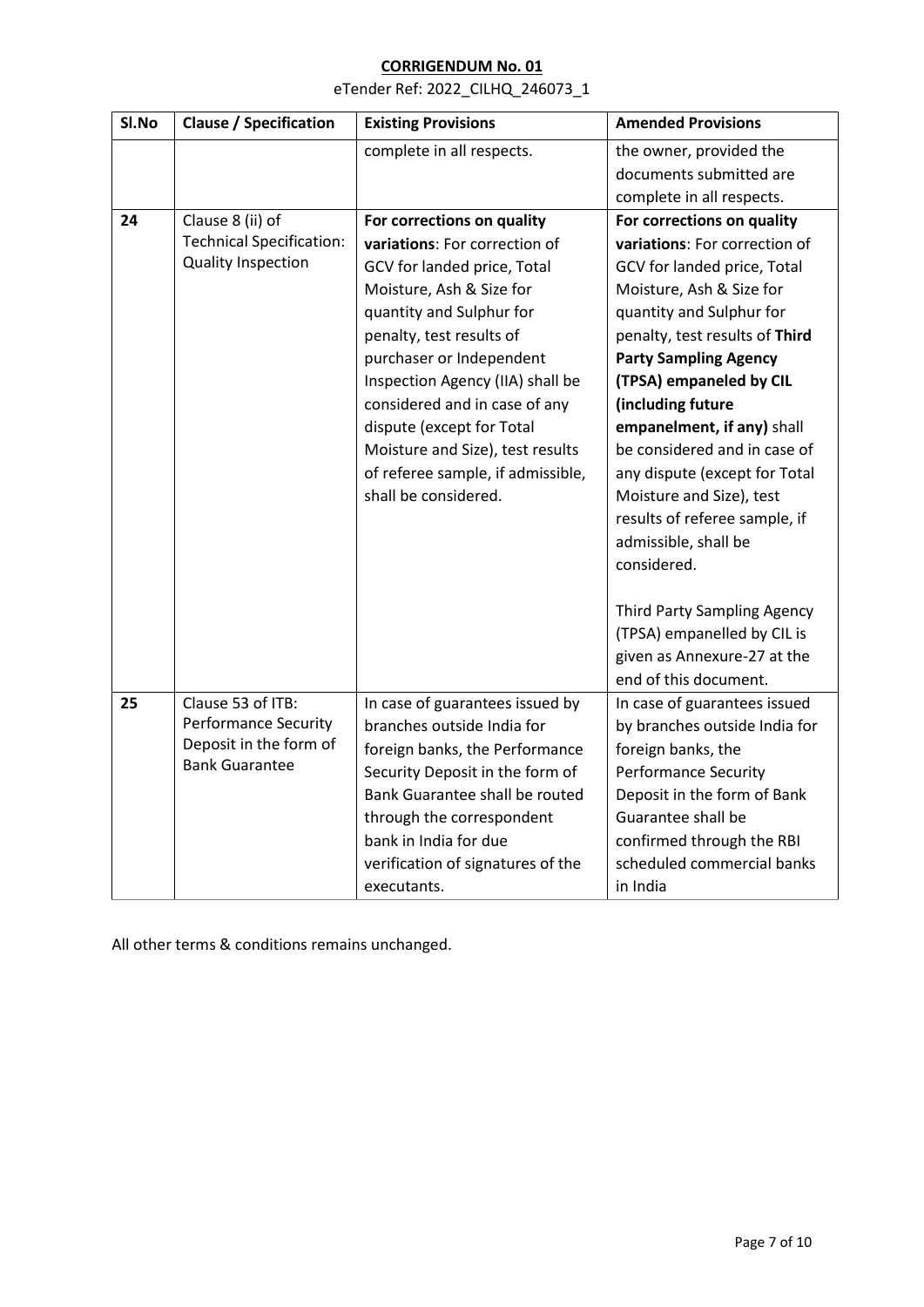eTender Ref: 2022\_CILHQ\_246073\_1

#### **Amended Annexure-25**

# **TENTATIVE PLANT WISE BREAK-UP OF QUANTITY OF IMPORTED STEAM COAL TO BE SUPPLIED UNDER THE CONTRACT**

| SI.<br>No      | Name of the Gencos                                         | Plant                                                                                                                                | <b>Quantity for</b><br>Supply within 4<br>to 6 weeks of<br>placement of<br><b>LoA in Million</b><br><b>Metric Tonnes</b> | Remaining<br><b>Quantity to be</b><br>supplied by<br>30th<br>September<br>2022 in Million<br><b>Metric Tonnes</b> | <b>Total</b><br><b>Quantity for</b><br>Qtr 2 in<br><b>Million</b><br>Metric<br><b>Tonnes</b> | <b>Recommended Port</b><br>of Discharge |
|----------------|------------------------------------------------------------|--------------------------------------------------------------------------------------------------------------------------------------|--------------------------------------------------------------------------------------------------------------------------|-------------------------------------------------------------------------------------------------------------------|----------------------------------------------------------------------------------------------|-----------------------------------------|
| Q1             | Punjab State Power<br><b>Corporation Limited</b>           | Ropar (0.30);<br>Lehra<br><b>Mohabbat</b><br>(0.30)                                                                                  | 0.030                                                                                                                    | 0.030                                                                                                             | 0.060                                                                                        | Mundra                                  |
| Q <sub>2</sub> | Gujarat State<br>Electricity<br><b>Corporation Limited</b> | Wanakbori<br>(0.12), Ukai<br>(0.60)                                                                                                  | 0.090                                                                                                                    | 0.090                                                                                                             | 0.180                                                                                        | Dahej                                   |
| Q3             | <b>WBPDCL</b>                                              | <b>Santaldih</b><br>$(0.87)$ ,<br><b>Bakreswar</b><br>(1.49), Bandel<br>$(0.69)$ ,<br>Kolaghat<br>$(0.87)$ ,<br>Sagardighi<br>(1.58) | 0.275                                                                                                                    | 0.275                                                                                                             | 0.550                                                                                        | Haldia                                  |
| Q4             | TANGEDCO                                                   | <b>North Chennai</b>                                                                                                                 | 0.065                                                                                                                    | 0.065                                                                                                             | 0.130                                                                                        | Ennore                                  |
| Q5             | <b>TVNL</b>                                                | <b>Tenughat TPS</b>                                                                                                                  | 0.040                                                                                                                    | 0.040                                                                                                             | 0.080                                                                                        | Dhamra                                  |
| Q <sub>6</sub> | <b>MPPGCL</b>                                              | Khandwa                                                                                                                              | 0.075                                                                                                                    | 0.075                                                                                                             | 0.150                                                                                        | Mundra                                  |
| Q7             | <b>MPPGCL</b>                                              | <b>Birsinghpur</b>                                                                                                                   | 0.025                                                                                                                    | 0.025                                                                                                             | 0.050                                                                                        | Mundra                                  |
|                | Total                                                      |                                                                                                                                      | 0.600                                                                                                                    | 0.600                                                                                                             | 1.200                                                                                        |                                         |
| SI.<br>No      | Name of the IPPs                                           | Plant                                                                                                                                | <b>Quantity for</b><br>Supply within 4<br>to 6 weeks of<br>placement of<br><b>LoA in Million</b><br><b>Metric Tonnes</b> | Remaining<br><b>Quantity to be</b><br>supplied by<br>30th<br>September<br>2022 in Million<br><b>Metric Tonnes</b> | <b>Total</b><br><b>Quantity for</b><br>Qtr 2 in<br>Million<br><b>Metric</b><br><b>Tonnes</b> | Recommended Port<br>of Discharge        |
| Q8             | Sembcorp Energy<br>India Limited                           | Pyanampuram<br><b>TPP</b>                                                                                                            | 0.045                                                                                                                    | 0.045                                                                                                             | 0.090                                                                                        | Krishnapattanam                         |
| Q9             | Sembcorp Energy<br>India Limited                           | <b>SGPL TPP</b>                                                                                                                      | 0.005                                                                                                                    | 0.0050                                                                                                            | 0.010                                                                                        | Krishnapattanam                         |
| Q10            | Jayprakash Power<br>Ventures                               | <b>Bina TPP</b>                                                                                                                      | 0.038                                                                                                                    | 0.0380                                                                                                            | 0.076                                                                                        | Mundra                                  |
| Q11            | Jayprakash Power<br>Ventures                               | <b>Nigeree TPP</b>                                                                                                                   | 0.026                                                                                                                    | 0.0260                                                                                                            | 0.052                                                                                        | Mundra                                  |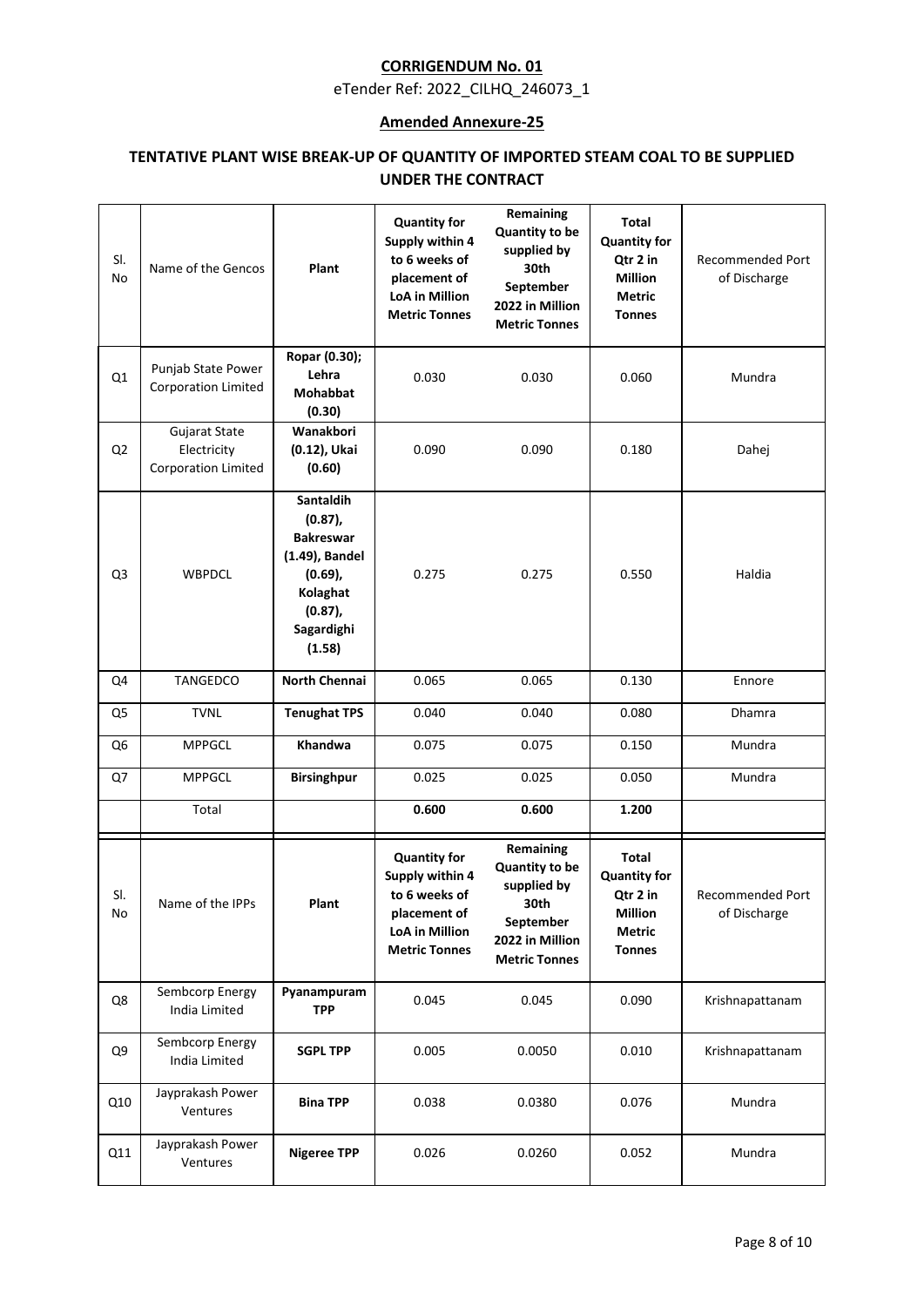| Q12             | Avantha Power &<br>Infrastructure Ltd. | Jhabua Power                        | 0.034 | 0.0340 | 0.068 | Mundra        |
|-----------------|----------------------------------------|-------------------------------------|-------|--------|-------|---------------|
| Q13             | Lanco Amarkantak<br>Power Ltd.         | Pathadi (Unit<br>1&2)               | 0.012 | 0.0119 | 0.024 | Vishakapatnam |
| Q14             | Rattan India                           | Amaravatti<br><b>TPP</b>            | 0.015 | 0.0150 | 0.030 | Kakinada      |
| Q15             | <b>GMR</b> Group                       | <b>GMR Warora</b>                   | 0.027 | 0.0265 | 0.053 | Kakinada      |
| Q16             | <b>GMR</b> Group                       | <b>GMR</b><br>Kamalanga             | 0.068 | 0.0680 | 0.136 | Paradip       |
| Q17             | <b>CESC</b>                            | <b>Budgebudge</b><br><b>TPP</b>     | 0.025 | 0.0250 | 0.050 | Haldia        |
| Q18             | <b>CESC</b>                            | <b>Haldia Energy</b><br>Ltd.        | 0.020 | 0.0200 | 0.040 | Haldia        |
| Q19             | <b>CESC</b>                            | <b>Dhariwal TPS</b>                 | 0.020 | 0.0200 | 0.040 | Kakinada      |
| Q20             | Sai Wardha                             | Sai Wardha<br><b>TPS</b>            | 0.022 | 0.0221 | 0.044 | Kakinada      |
| Q21             | Vedanta                                | <b>Talwandi Sabo</b>                | 0.063 | 0.0625 | 0.125 | Kandla        |
| Q <sub>22</sub> | Nabha power<br>Limited                 | Rajpura TPP                         | 0.063 | 0.0625 | 0.125 | Kandla        |
| Q23             | Jindal India Thermal<br>Power Itd      | <b>Derang TPP</b>                   | 0.053 | 0.0525 | 0.105 | Paradip       |
| Q24             | Adhunik Power                          | <b>Mahadev</b><br><b>Prasad TPS</b> | 0.031 | 0.0310 | 0.062 | Paradip       |
| Q25             | <b>ACB India</b>                       | <b>TRN Energy</b><br>Pvt. Ltd.      | 0.030 | 0.0295 | 0.059 | Vishakapatnam |
| Q26             | <b>ACB India</b>                       | Maruti<br><b>Bandakhar</b>          | 0.014 | 0.0135 | 0.027 | Mundra        |
|                 | Total                                  |                                     | 0.608 | 0.608  | 1.216 |               |
|                 |                                        | <b>Grand Total</b>                  | 1.208 | 1.208  | 2.416 |               |